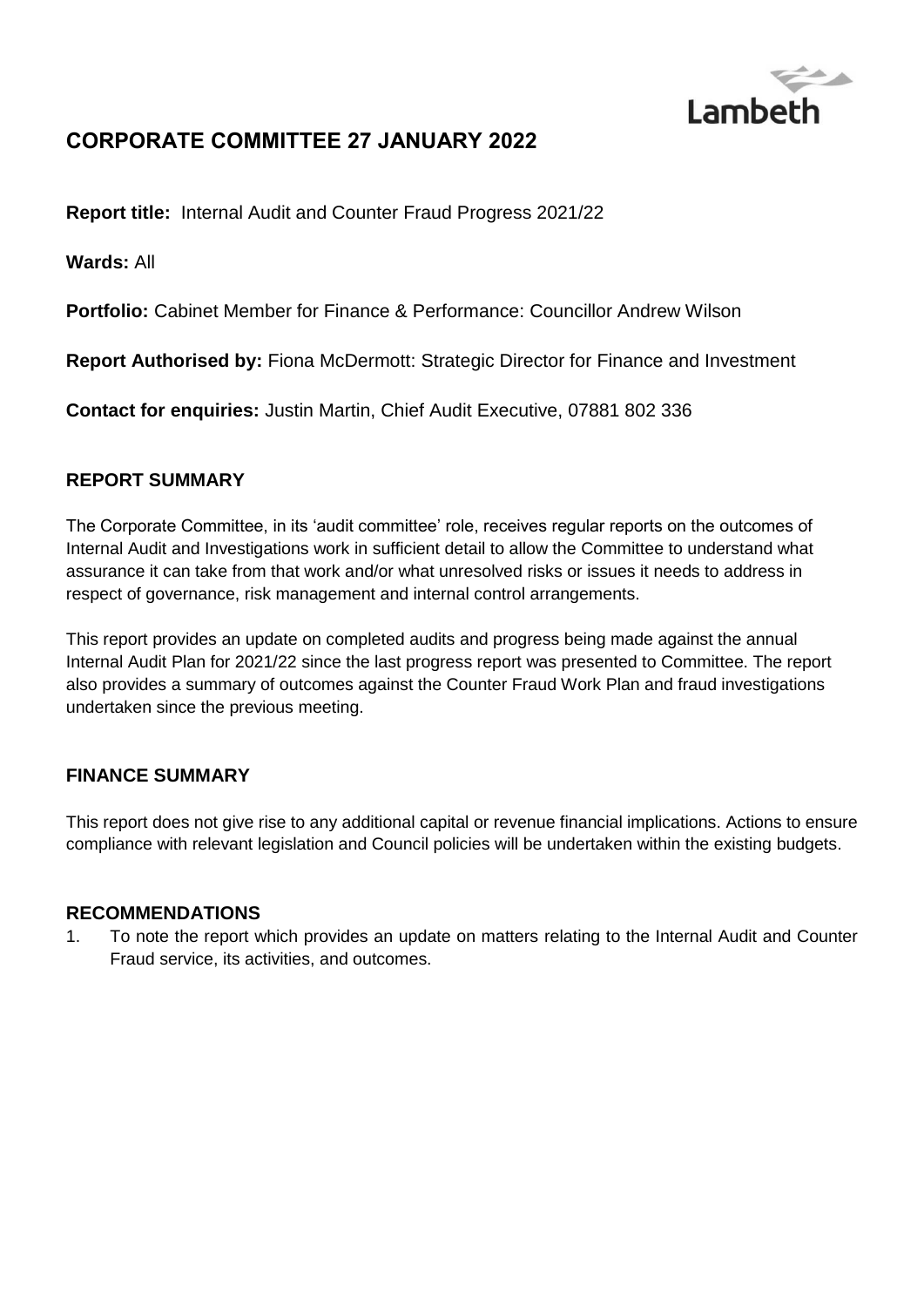# **1. CONTEXT**

1.1 In discharging its 'audit committee' role, the Corporate Committee is required "to consider summaries of specific reports of Internal Audit, Investigations and External Audit reports, in particular those with an 'inadequate' audit assurance assessment".

### **2. PROPOSAL AND REASONS**

2.1 This report provides Members with updates on a range of Internal Audit and Counter Fraud matters, new developments, and emerging issues, namely:

#### **Internal Audit Delivery**

The progress against the 2021/22 Internal Audit Plan as at 31/12/2021 is outlined in Chart 1 below. Good progress has been made against delivery of the internal audit plan across the year to date. As at the end of December 2021, we have delivered around 60% of the annual programme of audit work including 25% currently at the reporting stage. The cooperation of management in gaining access to systems and process remains good. Implementation rates remain over 90%, which is best in class for the sector.



#### **Chart 1. Progress against 2021/22 IA Plan**

### **Implementation of Actions**

There were 47 high risk actions as at 31st October 2021.The status of implementation of these actions is outlined in the Chart below:



#### **Chart 2. Implementation of Actions**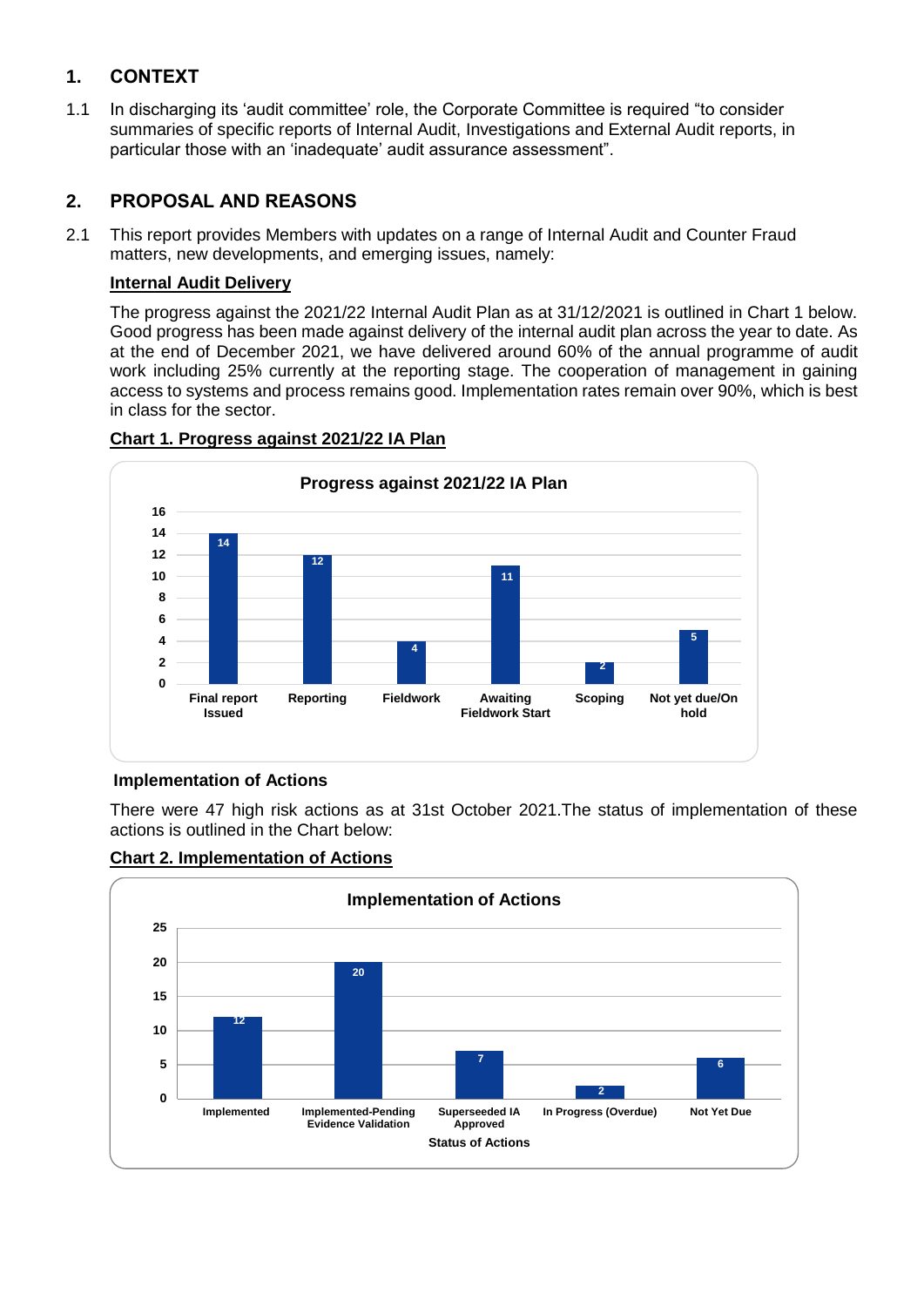#### **External Quality Assessment (EQA)**

The EQA mandated by the Public Sector Internal Audit Standards (PSIAS) exercise has been completed and the final report is being presented at this Corporate Committee.

#### **Further details are set out in Appendix A**

### **3. FINANCE**

3.1 This report does not give rise to any additional capital or revenue financial implications. Actions to ensure compliance with relevant legislation and Council policies will be undertaken within the existing budgets.

### **4. LEGAL AND DEMOCRACY**

- 4.1 Regulation 3 of the Accounts and Audit Regulations 2015 sets out the Council's responsibility for ensuring that it has a sound system of internal control which:
	- a) facilitates the effective exercise of its functions and the achievement of its aims and objectives;
	- b) ensures that the financial and operational management of the authority is effective; and,
	- c) includes effective arrangements for the management of risk.
- 4.2 Regulation 5 requires the Council to ensure that it undertakes an effective Internal Audit to evaluate the effectiveness of its risk management, control and governance processes, taking into account public sector internal auditing standards or guidance.
- 4.3 Regulation 6 requires the Council to conduct an annual review of the effectiveness of the system of internal control required by Regulation 3; and to prepare an annual governance statement. The findings of the review of effectiveness must be considered as part of the consideration of the system of internal control referred to in paragraph 4.2 above. The Council has delegated the discharge of this function to Corporate Committee.
- 4.4 There were no further comments from Democratic Services.

### **5. CONSULTATION AND CO-PRODUCTION**

5.1 In Lambeth, officers and Members were consulted during the drafting of the Internal Audit and Counter Fraud update report.

### **6. RISK MANAGEMENT**

- 6.1 An inadequate and operationally ineffective internal control system can have an adverse impact on the Council's risk management processes and wider corporate governance and on quality of services for residents.
- 6.2 With regard to Risk Management, the Public Sector Internal Audit Standards (PSIAS) require Internal Audit to evaluate the effectiveness and contribute to the improvement of Risk Management processes.

### **7. EQUALITIES IMPACT ASSESSMENT**

7.1 Not applicable: The nature of our work in reviewing existing policies, procedures and controls does not necessitate the completion of EIA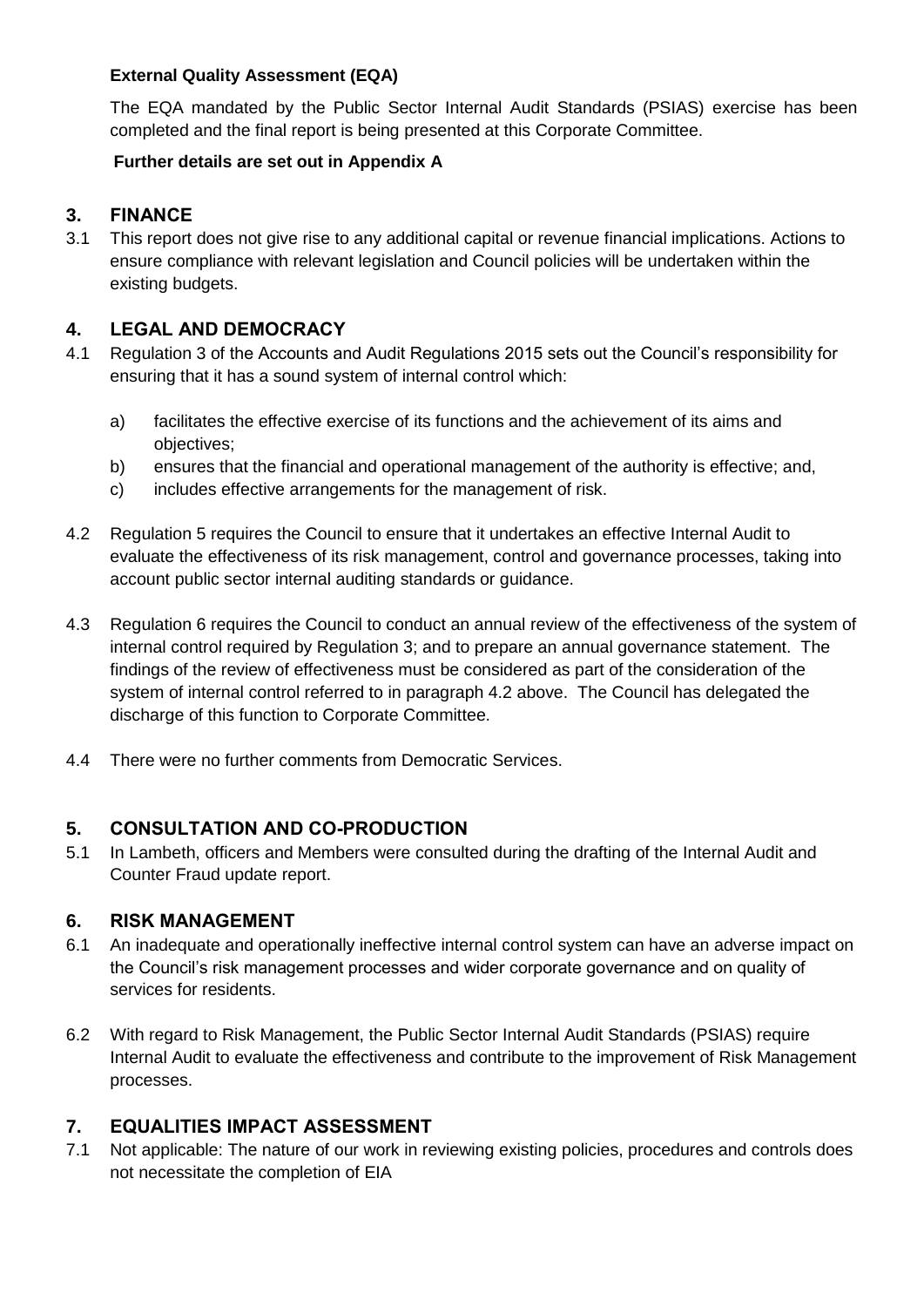### **8. COMMUNITY SAFETY**

8.1 Not applicable.

### **9. ORGANISATIONAL IMPLICATIONS**

#### **Environmental**

9.1 None.

### **Health**

9.2 None.

# **Corporate Parenting**

9.3 None.

#### **Staffing and accommodation**

9.4 None.

### **Responsible Procurement**

9.5 None.

# **10. TIMETABLE FOR IMPLEMENTATION** Not applicable.